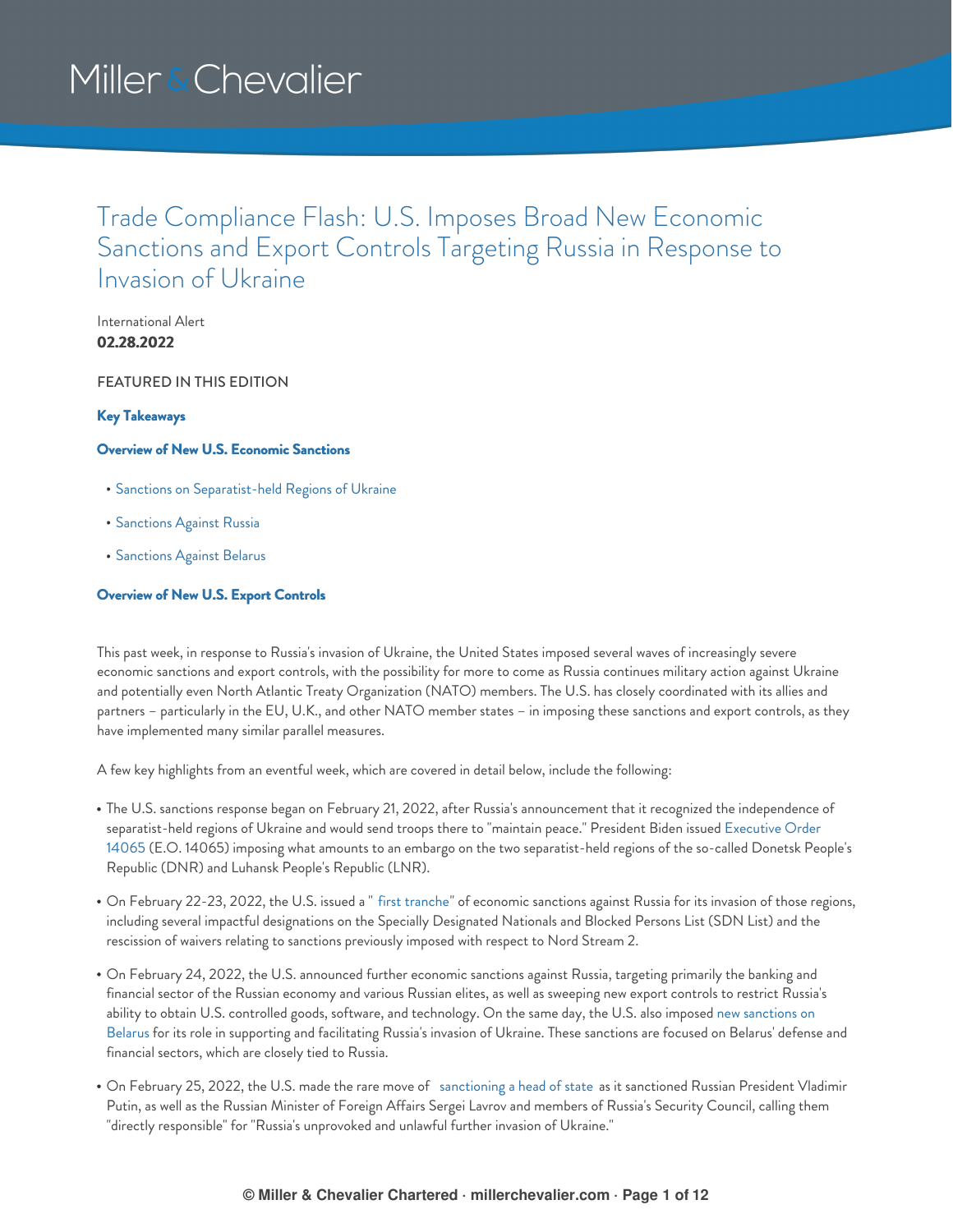- On February 26, 2022, the U.S. along with the EU and several allies and partners announced further coordinated sanctions on Russia, pledging to take the significant step of removing certain Russian banks from the [international](https://www.whitehouse.gov/briefing-room/statements-releases/2022/02/26/joint-statement-on-further-restrictive-economic-measures/) Society for Worldwide Interbank Financial Telecommunication (SWIFT) payment system, impose restrictive measures on the Russian Central Bank, and limit the sale of foreign citizenships to Russians. The group also committed to launching a transatlantic task force for the effective implementation of the financial sanctions by identifying and freezing the assets of sanctioned persons.
- On February 28, 2022, the U.S. issued [Directive](https://www.whitehouse.gov/briefing-room/statements-releases/2022/02/26/joint-statement-on-further-restrictive-economic-measures/) 4 Under E.O. 14024, imposing severe sanctions on the Central Bank of the Russian Federation, the National Wealth Fund of the Russian Federation, and the Ministry of Finance of the Russian Federation, effectively prohibits any transaction by U.S. persons involving those entities in the absence of U.S. Department of the Treasury's Office of Foreign Assets Control (OFAC) authorization. U.S. allies and partners committed to imposing similar measures, which altogether are aimed at preventing the Central Bank from deploying its international reserves in ways that would undermine the impact of U.S. sanctions. For example, these restrictions are aimed at disrupting any attempt by Russia to prop up the depreciating ruble by restricting global supplies of the ruble and access to reserves that might be exchanged to support it. The U.S. also sanctioned several Russian entities and an individual who were deemed to be close to President Putin.

Viewed together, and in combination with the significant financial sanctions against Russia imposed by U.S. allies, these measures form the most comprehensive restrictions ever imposed against the financial system of a large foreign government, with the potential to destabilize the Russian currency and financial markets. While such measures will be felt in all sectors of the Russian economy – because of their impact on all payments – it is possible U.S. regulators will go further as these latest sanctions do not entail some of the most punitive options that the U.S. has discussed previously. In particular, the sanctions do not heavily focus on the oil and gas sector of the Russian economy, and even those sanctions that have been imposed contain certain exceptions relating to oil and gas at least in the near term.

We provide our key initial takeaways regarding these significant new actions and a detailed overview of the numerous new U.S. economic sanctions and export controls imposed during the past week.

### <span id="page-1-0"></span>**Key Takeaways**

- **Time is of the essence to evaluate sanctions risk and take action** . As described further below, many of the new U.S. sanctions have relatively short wind down periods, which will necessitate prompt action to assess potential compliance and enforcement risk. Whether that means ensuring screening tools are updated with the latest additions to OFAC's sanctions lists or conducting more nuanced analyses of current business relationships or pending transactions involving newly sanctioned entities or regions, immediate attention will need to be paid to these issues to mitigate risk effectively.
- New export control rules create the need to reevaluate any exports, reexports, or transfers involving Russia . The breadth of U.S. export jurisdiction and licensing requirements with respect to Russia was greatly expanded by the new rules adopted by the U.S. Department of Commerce. A prompt review of pending and anticipated export transactions implicating Russia is advisable to ensure compliance with the newly expanded rules. This is particularly true if your company will be impacted by the two new foreign-produced direct product rules.
- The coordinated, multilateral nature of these measures is intended to ensure minimal disruption to close U.S. allies and produce **a coherent response**. The active coordination behind the global response to Russia's invasion of Ukraine appears to have resulted in a more tailored U.S. approach designed to minimize unintended collateral consequences for close U.S. allies and, where possible, rely upon similar measures being taken by those countries. For instance, the new foreign-produced direct product rules exempt exports from a number of close U.S. allies implementing similar export control restrictions to the U.S., all of which are intended to curtail Russia's access to strategically important goods, software, and technology.
- **Secondary sanctions de-emphasized**. Likewise, the U.S. sanctions imposed against Russian financial institutions, in particular, do not rely on or invoke secondary sanctions authorities and do not contain explicit secondary sanctions provisions, possibly indicating that each allied country will be responsible for targeting their own transactions with Russia but not transactions without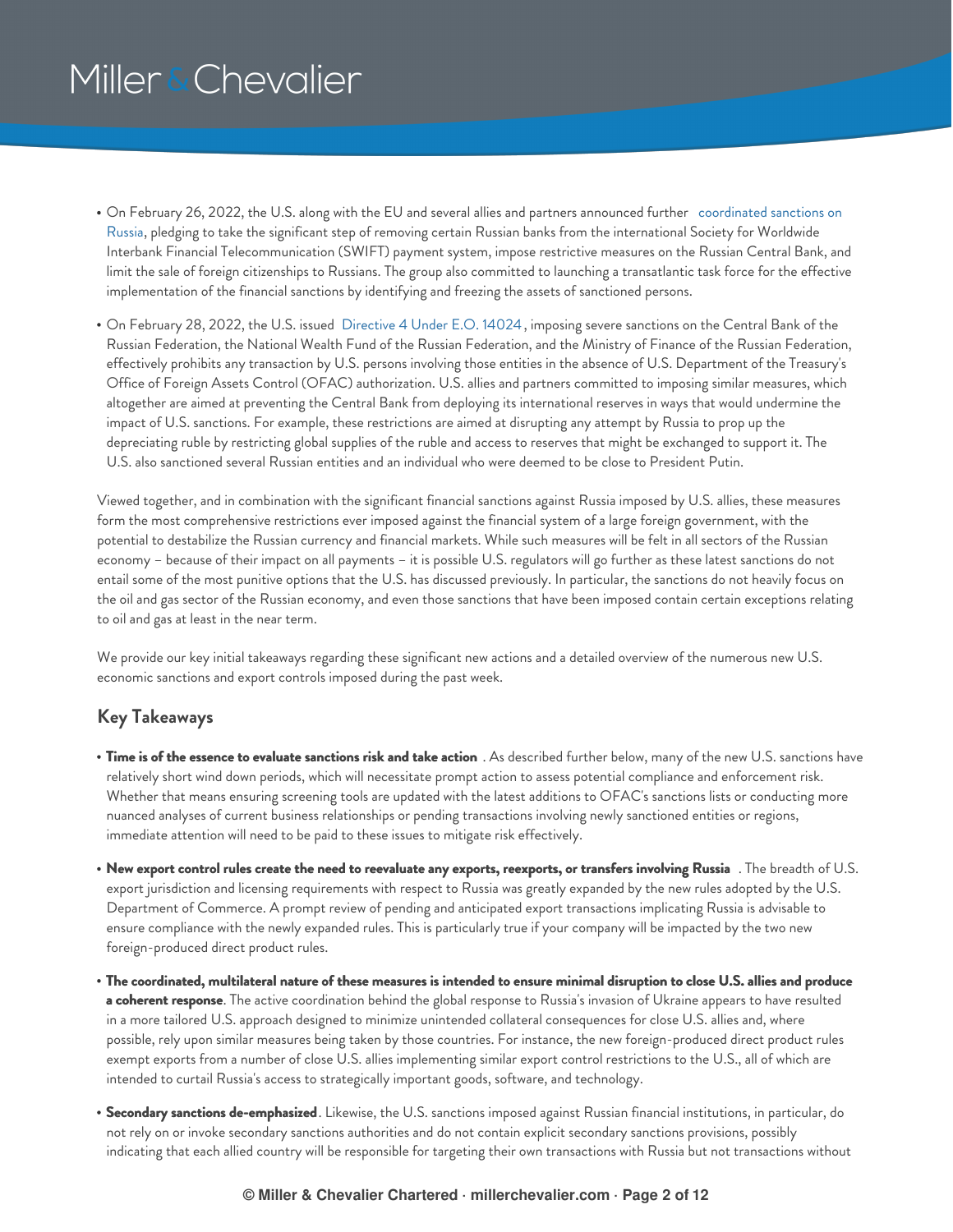a nexus to the sanctioning country. This is a notable departure from the post-Countering America's Adversaries Through Sanctions Act (CAATSA) approach utilized by the U.S. with respect to sanctions targeting Russia and seems intended to ease concerns among U.S. allies that companies from those countries could be targeted under U.S. secondary sanctions authorities.

**This is likely only the beginning** . Considering Russia's continued aggression and promises from the U.S. and allies to impose severe costs on Russia, expect to see more severe measures rolled out in the coming days and weeks. As an example, SWIFT-related sanctions targeting Russian financial institutions were widely thought to be too severe and politically unpalatable to pursue initially. Within days of the commencement of the invasion, however, the U.S. and key allies had changed their view and aligned on a plan to remove certain Russian financial institutions from the SWIFT system. The sanctions imposed against Russia's Central Bank earlier today also exemplify the willingness of U.S. authorities (and their NATO partners) to take severe action against the Russian economy. Similar expansions to the current multilateral sanctions strategy could become the norm in the near term.

### <span id="page-2-0"></span>**Overview of New U.S. Economic Sanctions**

### <span id="page-2-1"></span>**Sanctions on Separatist-held Regions of Ukraine**

President Biden issued E.O. [14065](https://www.federalregister.gov/documents/2022/02/23/2022-04020/blocking-property-of-certain-persons-and-prohibiting-certain-transactions-with-respect-to-continued), titled "Blocking Property of Certain Persons and Prohibiting Certain Transactions With Respect to Continued Russian Efforts to Undermine the Sovereignty and Territorial Integrity of Ukraine," on February 21, 2022, effectively imposing an embargo on the DNR and LNR regions. This E.O. prohibits U.S. persons from engaging in most – if not all – activities in the two regions (as well as other regions that may be specified in the future) (altogether the Covered Regions), including the following:

- New investment in the Covered Regions
- Importing (directly or indirectly) goods, services, or technology from the Covered Regions into the U.S.
- Exporting, re-exporting, selling, or supplying (directly or indirectly) goods, services, or technology from the U.S. or by a U.S. person (wherever located) to the Covered Regions
- Approving, financing, facilitating, or guaranteeing a transaction by a non-U.S. person that would be prohibited for a U.S. person

In addition, the E.O. provides the authority for OFAC to impose further blocking sanctions on persons that are determined:

- To operate in the Covered Regions
- To be a leader, official, senior executive officer, or member of the board of directors of an entity operating in the Covered Regions
- To be owned or controlled by a person blocked under the E.O.
- To have materially assisted, sponsored, or provided financial, material, or technological support for, or goods or services to or in support of, any person blocked under the E.O.

#### <span id="page-2-2"></span>**Sanctions Against Russia**

On February 22-23, 2022, the U.S. issued a "first tranche" of sanctions against Russia pursuant to E.O. [14024](https://home.treasury.gov/system/files/126/14024.pdf), "Blocking Property with Respect To Specified Harmful Foreign Activities of the Government of the Russian Federation," dated April 15, 2021, which include the following:

- **SDN [designation](https://home.treasury.gov/news/press-releases/jy0602) of two major Russian financial institutions and a number of their subsidiaries** , which are involved in various business areas:
- **Corporation Bank for Development and Foreign Economic Affairs Vnesheconombank** (VEB), a major Russian financial institute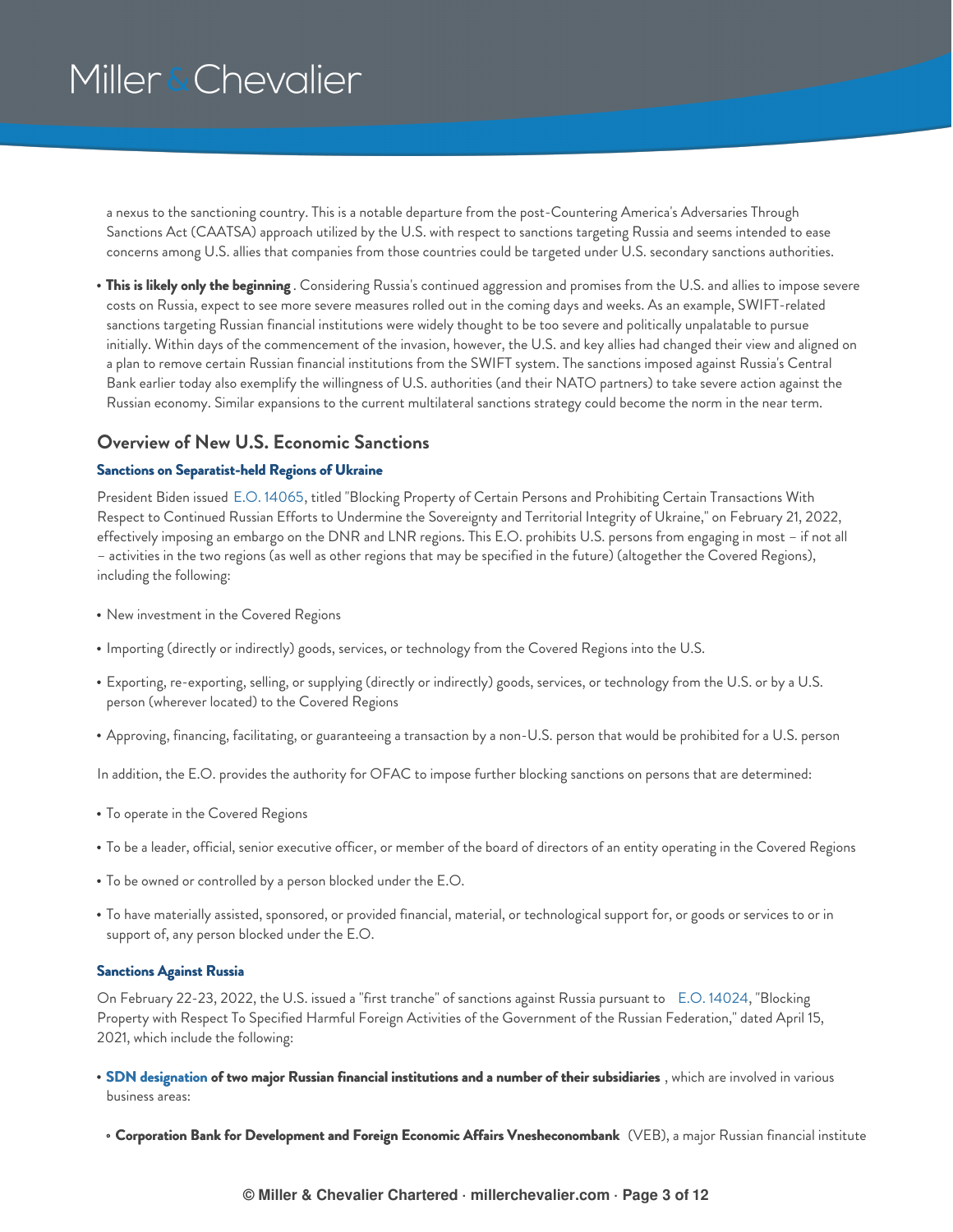that services Russia's sovereign debt and finances its economic development, for "being owned or controlled by, or for having acted or purported to act for or on behalf of, directly or indirectly, the Government of Russia (GoR)" and for operating in the financial services sector of the Russian economy

- **25 subsidiaries of VEB**, "including banks and other financial firms, electronic component producers, a coal mining company, [and] a sporting activities company" that are located in Russia, Belarus, Ukraine, and Hong Kong
- **Promsvyazbank Public Joint Stock Company** (PSB), Russia's eighth largest bank that finances its defense ministry and sector, for operating in the defense and financial services sectors of the Russian economy
- **17 PSB subsidiaries**, including financial, technology, and real estate-related entities, as well as **five vessels** owned by a PSB subsidiary
- **SDN [designation](https://home.treasury.gov/news/press-releases/jy0602) of several individuals** alleged to be "elites close to Putin" as well as family members of the same "participating in the Russian regime's kleptocracy."
- **Further restrictions on dealings in Russia's sovereign debt** under the new OFAC Russia-related [Directive](https://home.treasury.gov/system/files/126/russia_directive_1a.pdf) 1A pursuant to E.O. 14024, which amends the prior OFAC [Directive](https://home.treasury.gov/system/files/126/sovereign_debt_prohibition_directive_1.pdf) 1 to extend the prohibitions to cover participation in the secondary market bonds issued after March 1, 2022, by the Central Bank of the Russian Federation, the National Wealth Fund of the Russian Federation, or the Ministry of Finance of the Russian Federation. These three entities have also been added to OFAC's Non-SDN Menu-Based Sanctions List (NS-MBS List).
- **Further sanctions relating to Nord Stream 2** . In his announcement concerning this first tranche of sanctions, President Biden stated that the U.S. has "worked with Germany" to ensure that the pipeline Nord Stream 2 would not proceed and that further sanctions would be issued in the event of further Russian invasion. On February 23, President Biden [terminated](https://www.state.gov/sanctioning-ns2ag-matthias-warnig-and-ns2ags-corporate-officers/) a waiver in place that paused U.S. sanctions imposed earlier in 2021 relating to Nord Stream 2. Thus, certain sanctions under the Protecting Europe's Energy Security Act (PEESA) and the related E.O. 14039 are now effective, and OFAC has added the [following](https://home.treasury.gov/policy-issues/financial-sanctions/recent-actions/20220223_33) to the SDN List:
- **Nord Stream 2 AG** (a.k.a., New European Pipeline AG)
- **Matthias Warnig**, CEO of Nord Stream 2 AG

On February 24, 2022, the Biden administration [announced](https://home.treasury.gov/policy-issues/financial-sanctions/recent-actions/20220224) further sanctions against Russia pursuant to E.O. [14024](https://home.treasury.gov/system/files/126/14024.pdf), "Blocking Property With Respect To Specified Harmful Foreign Activities of the Government of the Russian Federation." These economic sanctions target primarily the banking and financial sector of the Russian economy, as well as various Russia elites:

#### **SDN [designations](https://home.treasury.gov/news/press-releases/jy0608) of certain Russian financial institutions and their subsidiaries** , including:

- **VTB Bank PJSC** (VTB Bank), Russia's second largest financial institution, "for being owned or controlled by, or for having acted or purported to act for or on behalf of, directly or indirectly" the GoR, and "for operating or having operated in the financial services sector of the Russian Federation economy"
- **20 VTB Bank subsidiaries**, which include banks, holding companies, and other financial companies located in Russia and eight other countries
- **PJSC Bank Financial Corporation Otkritie** (Otkritie), "for being owned or controlled by, or for having acted or purported to act for or on behalf of, directly or indirectly, the GoR, and for operating or having operated in the financial services sector of the Russian Federation economy"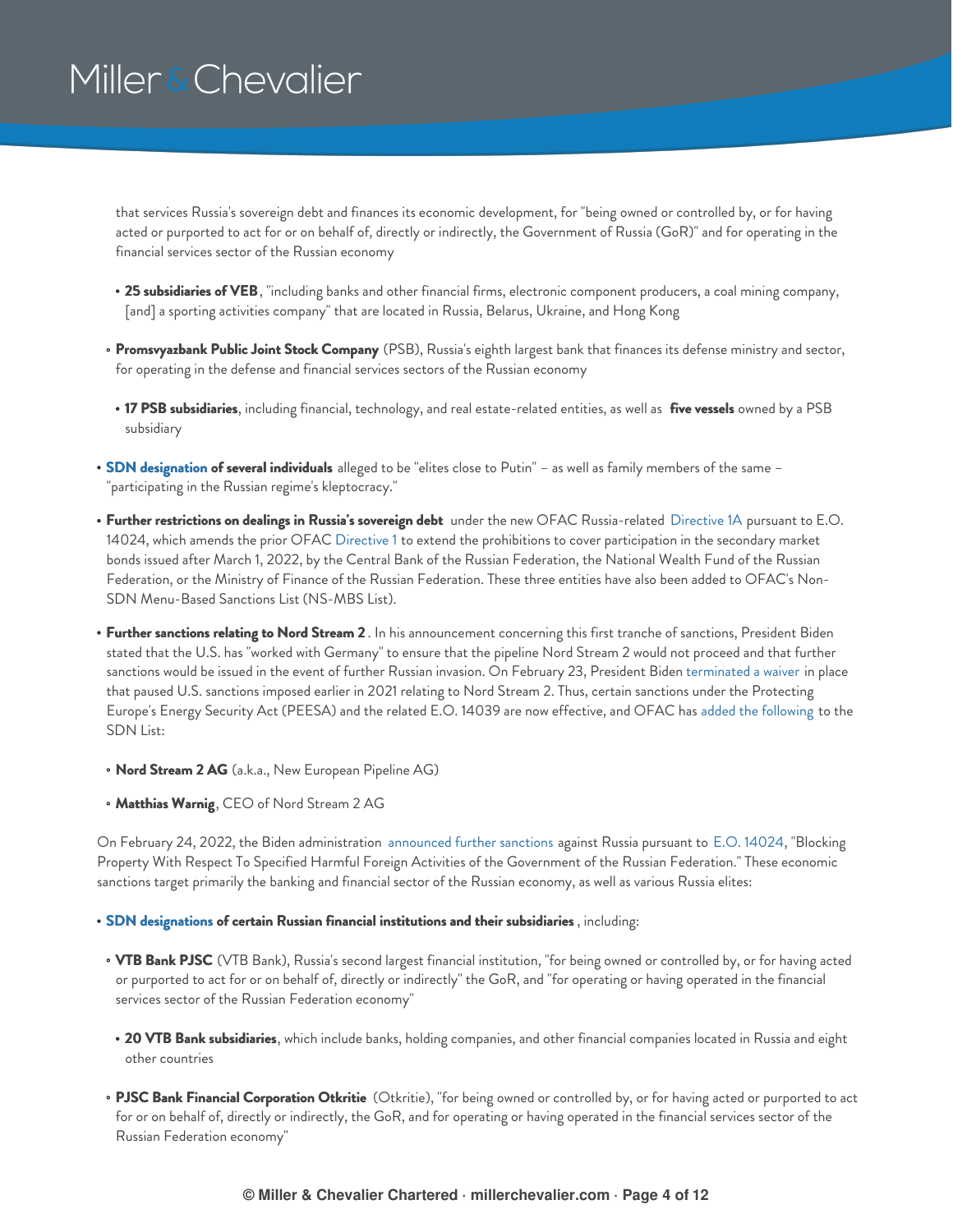- **12 Otkritie subsidiaries**, which include an insurance company, a bank, and other financial services companies in Russia and Cyprus
- **OJSC Sovcombank** (Sovcombank), which OFAC described as "the third largest privately owned financial institution in Russia by total assets, and Russia's ninth largest bank overall"
- **22 Sovcombank subsidiaries**, which include of financial services companies in Russia and Cyprus
- **JSC Bank Novikombank** (Novikombank), described by OFAC as "state-owned and among the 50 largest financial institutions in Russia" that operates in Russia's defense sector "serves as the core financial institution for Russian defense company Rostec, which fully owns the bank"
- **Further [restrictions](https://home.treasury.gov/news/press-releases/jy0608) on dealings in Russia's financial sector** :
- OFAC issued the new Russia-related Directive 2 under E.O. 14024, titled "Prohibitions Related to Correspondent or Payable-Through Accounts and Processing of Transactions Involving Certain Foreign Financial Institutions" (the "Russia-related CAPTA Directive"). This Russia-related CAPTA Directive prohibits U.S. financial institutions from:
- the opening or maintaining of a correspondent account or payable-through account for or on behalf of any entity determined to be subject to the prohibitions of the Russia-related CAPTA Directive, or their property or interests in property; and
- the processing of transactions involving any such entities determined to be subject to the Russia-related CAPTA Directive, or their *property or interests in property.*
- Thus far, the entities subject to the Russia-related CAPTA Directive consist of **PJSC Sberbank of Russia** (Sberbank) and **25 of its foreign financial institution subsidiaries** that were identified as being 50 percent or more-owned, directly or indirectly, by Sberbank, which include several banks, trusts, insurance companies, and other financial companies located in Russia and six other countries. The sanctions imposed against Sberbank and its subsidiaries will effectively cut off Russia's largest financial institution from transacting in U.S. dollars.
- **Further [restrictions](https://home.treasury.gov/news/press-releases/jy0608) on dealings in Russian debt instruments, including for several new Russian entities** :
- OFAC also issued [Directive](https://home.treasury.gov/system/files/126/new_debt_and_equity_directive_3.pdf) 3 under E.O. 14024 , titled "Prohibitions Related to New Debt and Equity of Certain Russia-related Entities" (the Russia-related Entities Directive), which prohibits U.S. persons from dealing or transacting in "new debt of longer than **14 days** maturity and new equity of Russian state-owned enterprises, entities that operate in the financial services sector of the Russian Federation economy, and other entities determined to be subject to the prohibitions in this directive"
- The 13 entities subject to Russia-related Entities Directive thus far are listed in Annex 1 of Directive 3 and consist of 11 stateowned enterprises and two private entities that operate in the financial services sector, including but not limited to, the following:
- **Sberbank**, Russia's largest financial institution
- **Credit Bank of Moscow PJSC**, Russia's largest non-state public bank
- **Gazprombank JSC**, Russia's third largest financial institution
- **JSC Alfa-Bank**, Russia's largest privately owned financial institution
- **JSC Sovcomflot**, Russia's largest maritime and freight shipping company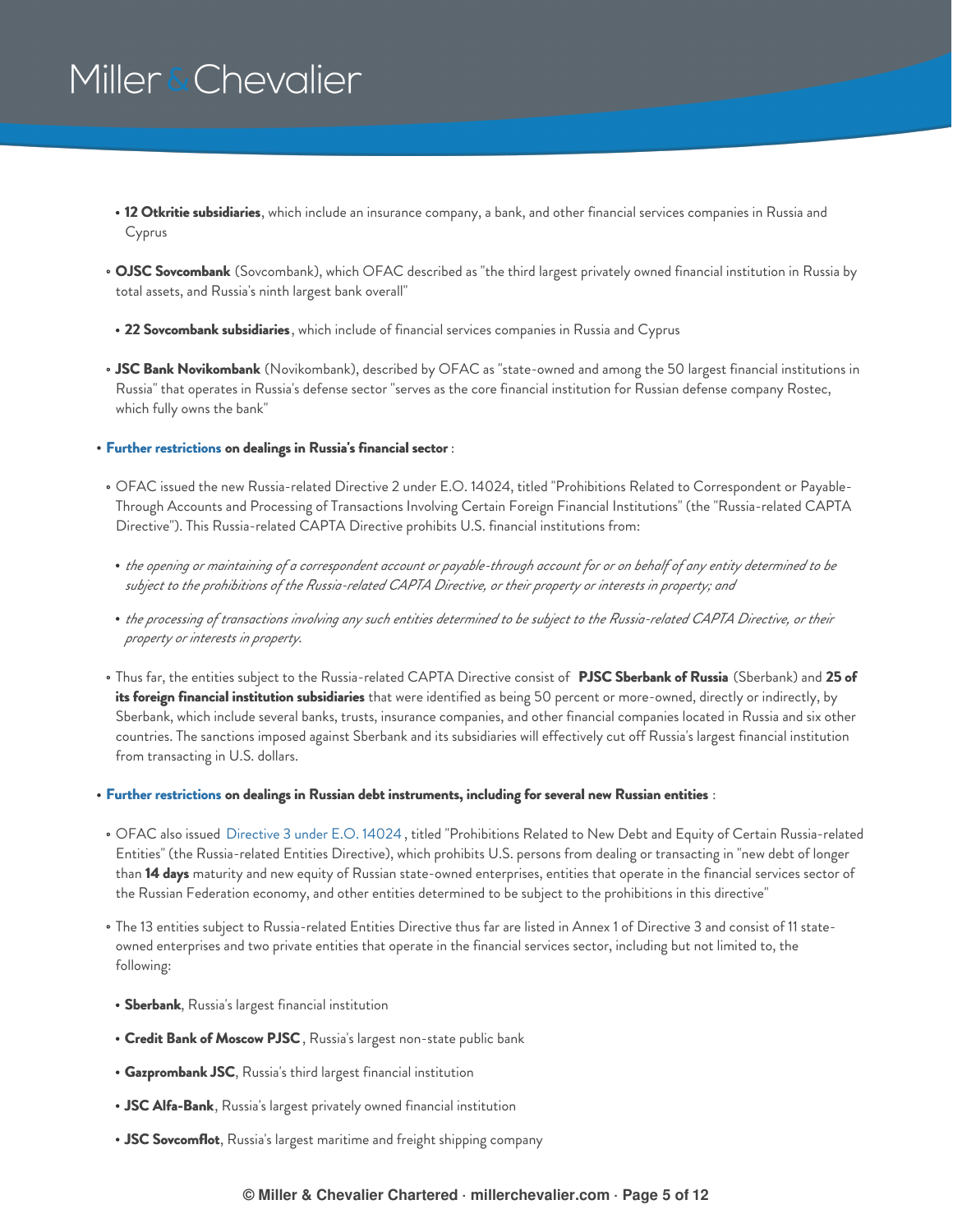- **OJSC Russian Railways**, one of the world's largest railroad companies
- **PJSC Gazprom**, the world's largest natural gas company
- **PJSC Gazprom Neft**, one of Russia's largest oil producers and refiners
- **PJSC Transneft**, which manages Russia's network of petroleum-related pipelines
- Notably, six of the entities subject to the Russia-related Entities Directive are already subject to debt or additional restrictions related to dealings in debt pursuant to directives under E.O. 13662

#### **SDN [designations](https://home.treasury.gov/news/press-releases/jy0608) of various individuals**:

OFAC designated certain Russian individuals on the SDN List pursuant to E.O. 14024 as "elites" – and their family members – close to President Putin and believed "to participate in, or benefit from, the Russian regime's kleptocracy"

On February 25, 2022, the United States [sanctioned](https://home.treasury.gov/news/press-releases/jy0610) Russian President Putin, the Russian Minister of Foreign Affairs Sergei Lavrov, and members of Russia's Security Council by designating them on the SDN List pursuant to E.O. 14024.

According to the announcement on February 26, 2022, certain select Russian banks will be removed from the international SWIFT payment system as a part of further [sanctions](https://www.whitehouse.gov/briefing-room/statements-releases/2022/02/26/joint-statement-on-further-restrictive-economic-measures/) on Russia , although the specific banks to be targeted have not yet been announced.

On February 28, 2022, OFAC issued [Directive](https://home.treasury.gov/system/files/126/eo14024_directive_4_02282022.pdf) 4 under E.O. 14024, "Prohibitions related to Transactions Involving the Central Bank of the Russian Federation, the National Wealth Fund of the Russian Federation, and the Ministry of Finance of the Russian Federation," which prohibits U.S. persons from any transaction involving these entities, including any transfer of assets to such entities or any foreign exchange transaction for or on behalf of such entities. Notably, although U.S. persons are effectively prohibited from engaging in any transaction with these entities, they were added to OFAC's [NS-MBS](https://home.treasury.gov/policy-issues/financial-sanctions/recent-actions/20220228) List, not the SDN List, meaning that affirmative blocking obligations do not apply. In addition, OFAC [designated](https://home.treasury.gov/news/press-releases/jy0612) several parties, including the Russian Direct Investment Fund (RDIF), a key Russian sovereign wealth fund, and its Chief Executive Officer (CEO) Kirill Dmitriev, on the SDN List pursuant to E.O. 14024 as parties close to President Putin. OFAC also [announced](https://home.treasury.gov/policy-issues/financial-sanctions/recent-actions/20220228_33) that it is issuing regulations titled "Russian Harmful Foreign Activities Sanctions Regulations" to implement E.O. 14024. A draft of those [regulations](https://home.treasury.gov/system/files/126/fr_2022-04281.pdf) is available, with publication expected on March 1, 2022.

#### *OFAC General Licenses, Guidance and Frequently Asked Questions (FAQs)*

OFAC issued various General Licenses authorizing certain wind down activities with newly blocked parties/regions and the continuation of some activities in general, as well as some guidance related to the new sanctions in the form of Frequently Asked Questions (FAQs).

[OFAC](https://home.treasury.gov/news/press-releases/jy0608) stated that it has issued these General Licenses "[t]o ensure that these sanctions and prohibitions have an impact on the intended targets and to minimize unintended consequences on third parties." In particular, [according](https://home.treasury.gov/news/press-releases/jy0608) to OFAC, the sanctions and general license package was structured "to account for the challenges high energy prices pose to average citizens and doesn't prevent banks from processing payments for them." These General Licenses include:

- OFAC issued the following General Licenses for certain activities in the "Covered Regions" ( *e.g*., DNR and LNR):
- Ukraine [General](https://home.treasury.gov/system/files/126/ukraine_gl17.pdf) License 17: a wind down license that authorizes certain transactions involving the Covered Regions through 12:01 a.m. eastern daylight time, **March 23, 2022**
- Ukraine [General](https://home.treasury.gov/system/files/126/ukraine_gl18.pdf) License 18: a license that authorizes certain humanitarian exports to the Covered Regions ( *e.g*., agricultural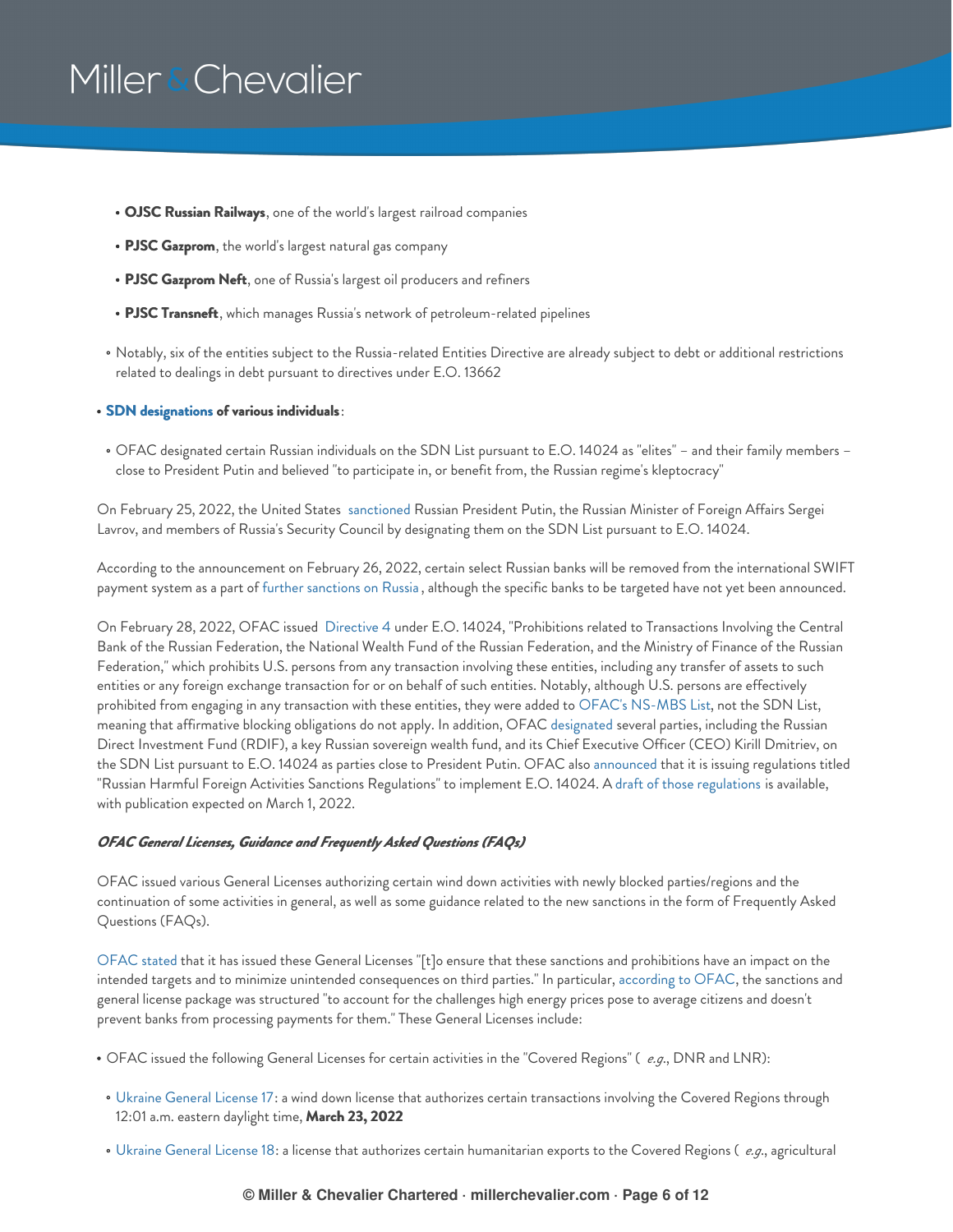commodities, medicine, medical devices, etc.)

- Ukraine [General](https://home.treasury.gov/system/files/126/ukraine_gl19.pdf) License 19: a license that authorizes certain transactions for the receipt or transmission of telecommunications (not including the sale or supply of equipment or technology, etc.)
- Ukraine [General](https://home.treasury.gov/system/files/126/ukraine_gl20.pdf) License 20: a license that authorizes certain transactions for the conduct of the official business of certain international organizations (*i.e.*, the United Nations (UN), International Centre for Settlement of Investment Disputes (ICSID), Multilateral Investment Guarantee Agency (MIGA), etc.)
- Ukraine [General](https://home.treasury.gov/system/files/126/ukraine_gl21.pdf) License 21: a license that authorizes certain non-commercial, personal remittances and the operation of accounts to or from the Covered Regions, as long as transfers are not by, to or through blocked person
- Ukraine [General](https://home.treasury.gov/system/files/126/ukraine_gl22.pdf) License 22: a license that authorizes certain transactions for the exchange of personal communications over the internet, such as instant messaging, chat and email, social networking, sharing of photos and movies, web browsing, and blogging
- OFAC issued the following General Licenses relating to the new sanctions on Russia:
- [General](https://home.treasury.gov/system/files/126/russia_gl2.pdf) License 2: a license that authorizes certain transactions involving VEB, or any entity in which VEB owns, directly or indirectly, a 50 percent or greater interest, and the servicing of bonds issued before March 1, 2022 by the Central Bank of the Russian Federation, the National Wealth Fund of the Russian Federation, or the Ministry of Finance of the Russian Federation
- [General](https://home.treasury.gov/system/files/126/russia_gl3.pdf) License 3: a wind down license that authorizes certain transactions involving VEB, or any entity in which VEB owns (directly or indirectly) a 50 percent or greater interest, through 12:01 a.m. eastern daylight time, **March 24, 2022**
- [General](https://home.treasury.gov/system/files/126/russia_gl5.pdf) License 5: a license that authorizes certain transactions "for the conduct of the official business" of certain international organizations (*e.g*., ICSID, MIGA, Inter-American Development Bank (IDB) Group, etc.)
- [General](https://home.treasury.gov/system/files/126/russia_gl6.pdf) License 6: a license that authorizes certain humanitarian-related transactions ( *e.g.*, agricultural commodities, medicine, medical devices, etc.)
- [General](https://home.treasury.gov/system/files/126/russia_gl7.pdf) License 7: a license that authorizes certain transactions relating to overflights, emergency air landings, and air ambulance services to Russia
- [General](https://home.treasury.gov/system/files/126/russia_gl8a_1.pdf) License 8A: a license that authorizes through 12:01 a.m. eastern daylight time, **June 24, 2022**, certain transactions "related to energy" that involve one or more of the following entities:
- $\cdot$  VEB
- $\bullet$  Otkritie
- Sovcombank
- Sberbank
- VTB Bank
- Any entity in which one or more of the above entities own, directly or indirectly, individually or in the aggregate, a 50 percent or greater interest
- The Central Bank of the Russian Federation.
- [General](https://home.treasury.gov/system/files/126/russia_gl9.pdf) License 9: a license that authorizes, through 12:01 a.m. eastern daylight time, **May 25, 2022**, certain transactions "ordinarily incident and necessary to" dealings in debt or equity of one or more of the following entities issued prior to February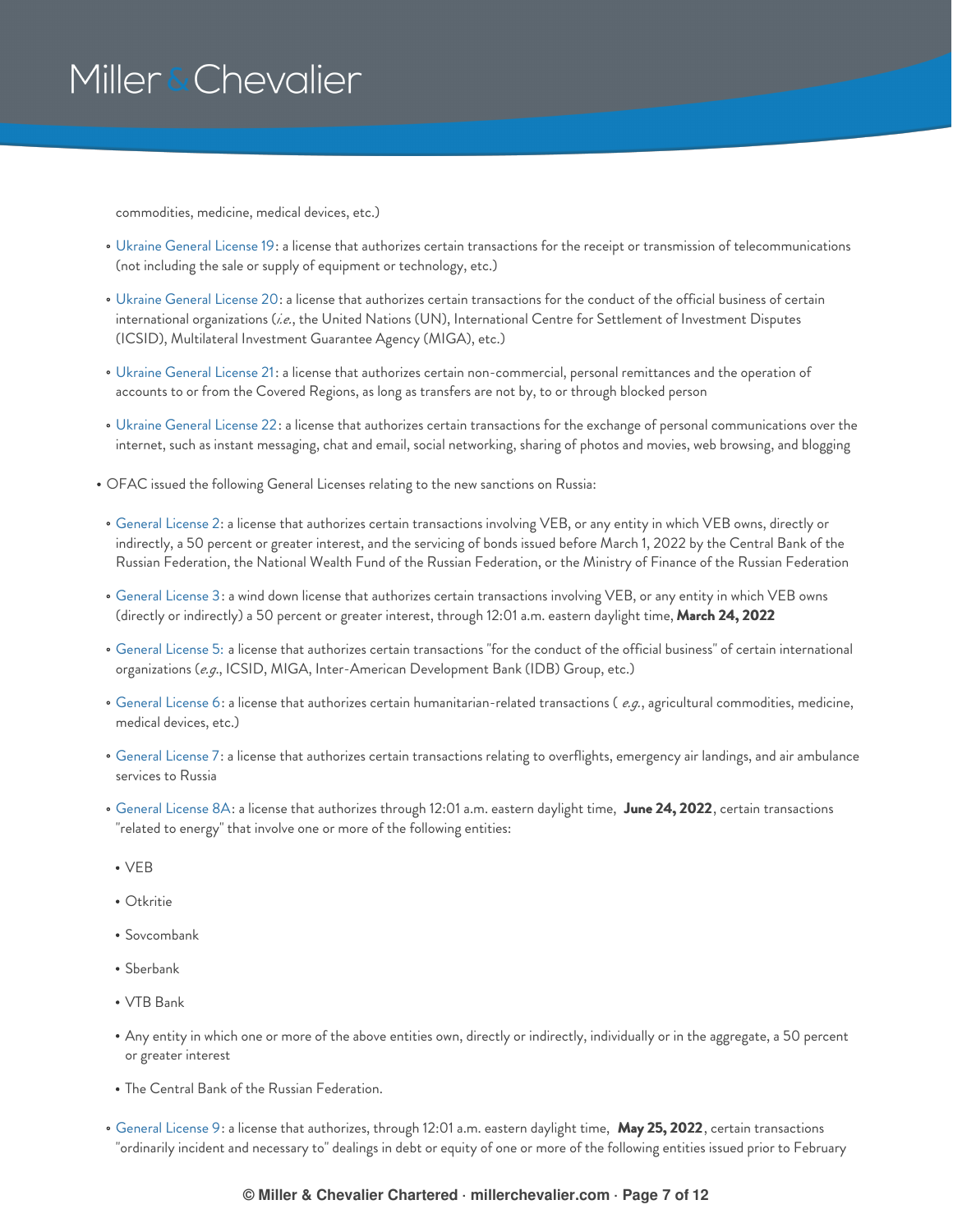24, 2022, provided that any divestment or transfer of, or facilitation of divestment or transfer of, covered debt or equity must be to a non-U.S. person:

- $\cdot$  VEB
- Otkritie
- Sovcombank
- Sberbank
- VTB Bank
- Any entity in which one or more of the above entities own, directly or indirectly, individually or in the aggregate, a 50 percent or greater interest
- [General](https://home.treasury.gov/system/files/126/russia_gl10.pdf) License 10: a wind down license that authorizes, through 12:01 a.m. eastern daylight time, **May 25, 2022**, certain transactions that (i) include the following "Covered Entities" as a counterparty or (ii) are linked to debt or equity of a Covered Entity provided that any payments to a blocked person are made into a blocked account:
- $\cdot$  VEB
- Otkritie
- Sovcombank
- Sberbank
- VTB Bank
- Any entity in which one or more of the above entities own, directly or indirectly, individually or in the aggregate, a 50 percent or greater interest
- [General](https://home.treasury.gov/system/files/126/russia_gl11.pdf) License 11: a wind down license that authorizes, through 12:01 a.m. eastern daylight time, **March 26, 2022**, certain transactions involving one or more of the following entities:
- Otkritie
- Sovcombank
- VTB Bank
- Any entity in which one or more of the above persons own, directly or indirectly, individually or in the aggregate, a 50 percent or greater interest
- [General](https://home.treasury.gov/system/files/126/russia_gl12.pdf) License 12: a license authorizing U.S. persons to reject transactions involving one or more of the following blocked persons, through 12:01 a.m. eastern daylight time, **March 26, 2022**:
- Otkritie
- Sovcombank
- VTB Bank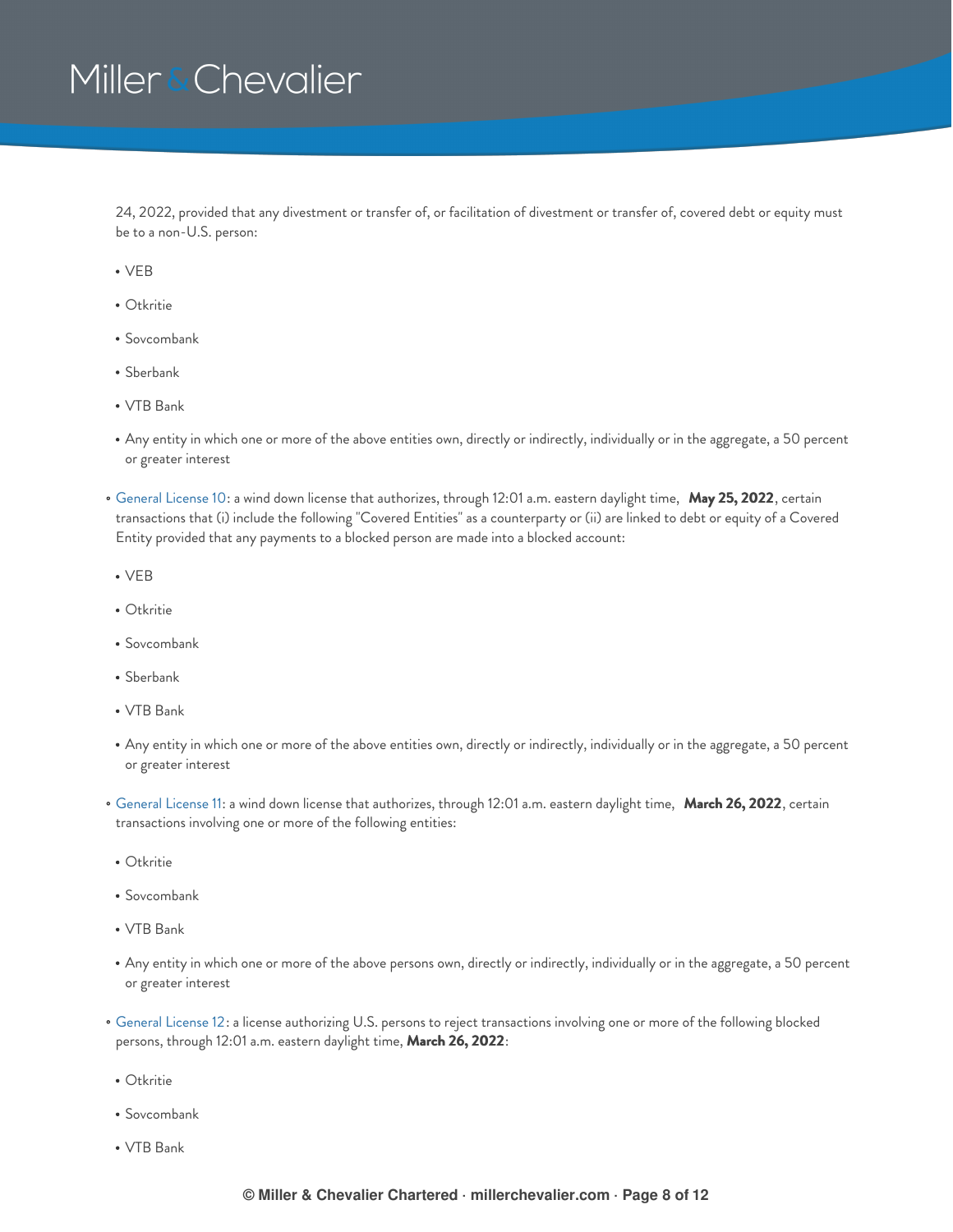- Any entity in which one or more of the above persons own, directly or indirectly, individually or in the aggregate, a 50 percent or greater interest
- OFAC issued the following General License relating to the sanctions on Nord Stream 2:
- [General](https://home.treasury.gov/system/files/126/peesa_gl4.pdf) License 4: a wind down license that authorizes certain transactions involving Nord Stream 2 AG, or any entity in which Nord Stream 2 AG owns (directly or indirectly) a 50 percent or greater interest, through 12:01 a.m. eastern standard time, **March 2, 2022**
- OFAC issued guidance relating to these new sanctions in the form of new and updated FAQs, including:
- Several [new](https://home.treasury.gov/policy-issues/financial-sanctions/faq/added/2022-02-22) and [updated](https://home.treasury.gov/policy-issues/financial-sanctions/faq/updated/2022-02-22) FAQs primarily relating to the prohibitions on Russian sovereign debt.
- [Several](https://home.treasury.gov/policy-issues/financial-sanctions/faq/added/2022-02-24) FAQs concerning the sanctions imposed on February 24, 2022
- Notably, OFAC FAQ 969 states that OFAC's 50 Percent Rule applies to foreign financial institutions listed in Annex 1 of Russia-related CAPTA Directive (*i.e*., Directive 2 under E.O. 14024). Similarly, OFAC FAQ 985 clarifies that OFAC's 50 Percent Rule applies to the entities listed for the prohibitions of the Russia-related Entities Directive (*i.e*., Directive 3 under E.O. 14024).
- OFAC FAQ 980 also provides guidance with respect to the scope of these Directives for non-U.S. persons. OFAC confirmed that non-U.S. persons may face potential risk of sanctions for engaging in certain transactions with persons subject to blocking sanctions under E.O. 14024. However, OFAC stated that non-U.S. persons generally do not risk exposure to U.S. blocking sanctions under E.O. 14024 for engaging in transactions with persons subject to the prohibitions (*i.e*., not blocking sanctions) of the directives under E.O. 14024. OFAC noted that E.O. 14024 and the directives under E.O. 14024 prohibit any transaction that evades or avoids, has the purpose of evading or avoiding, causes a violation of, or attempts to violate any of the prohibitions of those directives, as well as any conspiracy formed to violate any of the prohibitions of those directives. However, OFAC stated that it will not view as "evading or avoiding" efforts by non-U.S. persons to comply with U.S. sanctions by replacing sanctioned suppliers or service providers (including financial institutions) with non-sanctioned persons.

### <span id="page-8-0"></span>**Sanctions Against Belarus**

OFAC also announced a number of sanctions targeting entities and individuals in [Belarus](https://home.treasury.gov/news/press-releases/jy0607), in connection with the Lukashenka regime's support for Russia's invasion of Ukraine. That group of sanctions targets includes Belarusian state-owned banks, entities in the Belarusian defense and security industries, Belarusian defense officials, and members of Lukashenka's inner circle. OFAC also issued two new General Licenses relating to the new sanctions.

### <span id="page-8-1"></span>**Overview of New U.S. Export Controls**

On February 24, 2022, the U.S. [Department](https://www.bis.doc.gov/index.php/documents/about-bis/newsroom/press-releases/2914-2022-02-24-bis-russia-rule-press-release-and-tweets-final/file) of Commerce, Bureau of Industry Security (BIS) adopted sweeping new U.S. export controls with respect to Russia. Although these controls are primarily targeted at the Russian defense, aerospace, and maritime sectors, U.S. businesses as well as businesses around the world in numerous other technology-related sectors are likely to be affected. In addition to imposing licensing requirements for virtually all U.S. controlled exports to Russia that are not classified as Export Administration Regulation (EAR) 99, BIS has imposed broad new rules that apply to foreign-produced items that contain or are based on U.S.-origin or -controlled technology (*e.g*., software, technology, and equipment). The new BIS rules (which are currently [available](https://public-inspection.federalregister.gov/2022-04300.pdf) in draft form) were effective as of February 24, 2022, but they will not be published in final form until March 3, 2022. BIS also published some related guidance in the form of a [Russia](https://www.commerce.gov/news/fact-sheets/2022/02/us-department-commerce-bureau-industry-and-security-russia-rule-fact-sheet) Rule Fact Sheet. Notably, coordinated, parallel export control measures are expected by U.S. allies and partners, particularly the EU and U.K.

The new rules under the EAR include the following: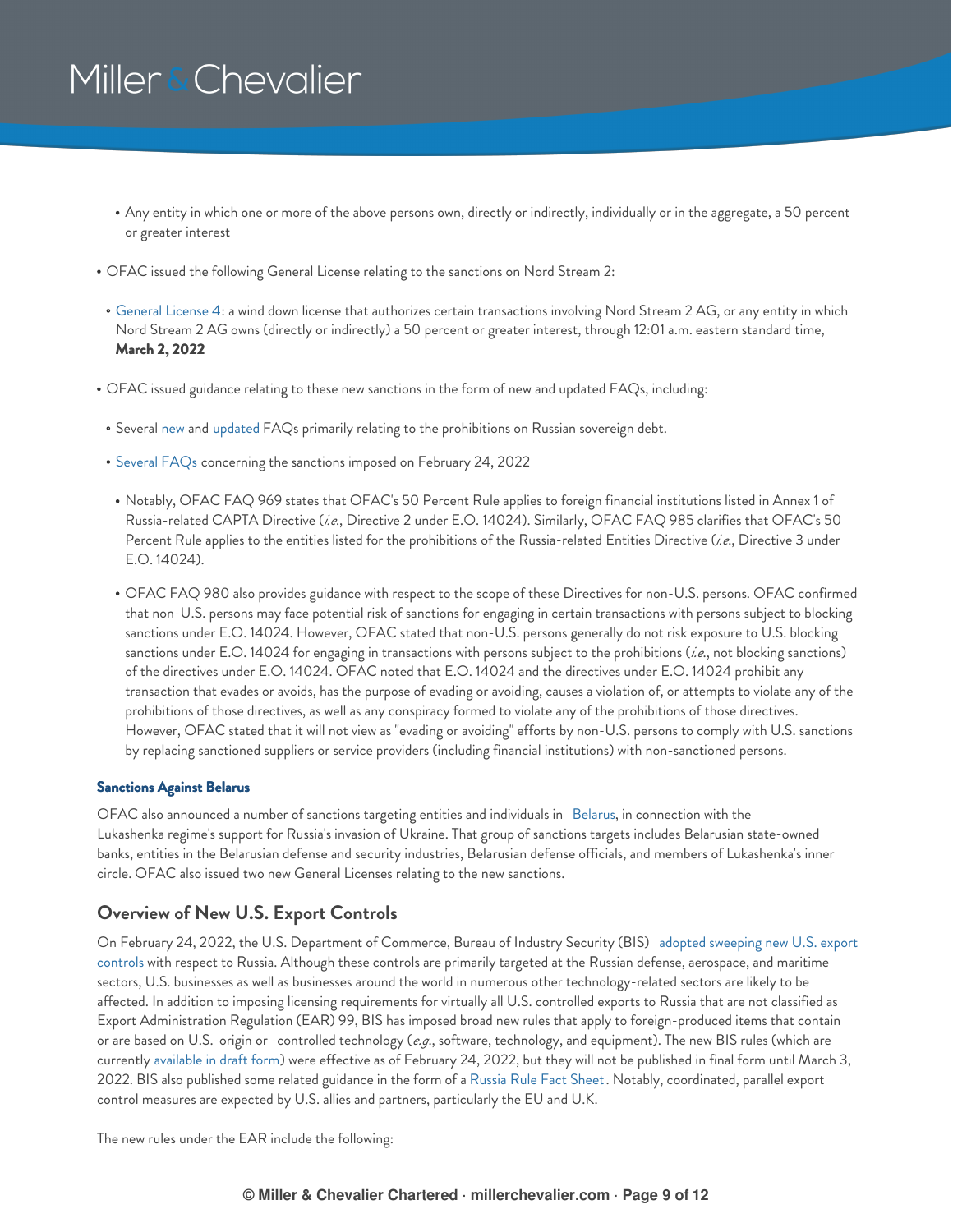#### **New export license requirements for Russia for** *most* **items on the Commerce Control List (CCL)**

- A license requirement now applies to *any items* subject to the EAR classified under *any Export Control Classification Number (ECCN)* in Categories 3 through 9 of the CCL ( *e.g*., electronics, telecommunications, information security, sensors, lasers, navigation and avionics, marine, and aerospace and propulsion). Many of these items did not previously require licenses for export to Russia. Certain limited license exceptions may be used for such items, but generally license applications will be subject to a policy of denial (with limited exceptions). Notably, EAR99 items are **not** subject to this license requirement for Russia.
- There are also new rules for *de minimis* calculations for exports to Russia that will capture more items that incorporate U.S. origin content. However, exports (including reexports and transfers) from certain U.S. allies and partners on the Russia Exclusions List are excluded from these *de minimis* provisions for certain items, because those countries are implementing similar export controls. This list generally includes the EU, Australia, Canada, Japan, New Zealand, and the U.K.

### **Two new foreign direct product (FDP) rules specific to Russia and Russian military end users**

- The new Russia FDP Rule:
- This rule provides that a foreign-produced item is subject to the EAR if it meets both of the following two conditions:
- First:
- It is *not* EAR99 *and* it *is* the "direct product" of U.S.-origin "technology" or "software" subject to the EAR specified in any ECCN in product groups D or E in Categories 3-9 of the CCL, *OR*
- It is *not* EAR99 *and* it *is* produced by any plant or "major component" of a plant that is located outside the U.S. that is itself a "direct product" of U.S.-origin "technology" or "software" subject to the EAR specified in any ECCN in product groups D or E in Categories 3-9 of the CCL (regardless of whether the plant or major component was made in the United States or a foreign country); and
- Second:
	- There is "knowledge" that the item is destined to Russia or will be incorporated into or used in the "production" or "development of any "part," "component," or "equipment" not designated EAR99 and produced in or destined to Russia.
- This FDP rule does *not* apply to foreign-produced items that would be classified as EAR99. Unlike the Huawei FDP rule, this rule is *not* limited to certain Russian entities but rather relates to the *entire country* of Russia. Foreign-produced items subject to the EAR under this rule will require a license (subject to a policy of denial with limited exceptions), although certain limited license exceptions may be available. Notably, BIS stated that this rule applies to items that are manufactured in multiple foreign countries (*e.g*., multi-step manufacturing process occurring in more than one country) when the parties have knowledge that the end item will be exported to Russia.
- Exports from certain U.S. allies and partners on the Russia Exclusions List are excluded from this rule, because those countries are implementing similar export controls. This list generally includes the EU, Australia, Canada, Japan, New Zealand, and the U.K.
- The new Russia-Military End User (MEU) FDP Rule:
- This new rule provides that a *foreign-produced item* is subject to the EAR if it meets both of the following two conditions: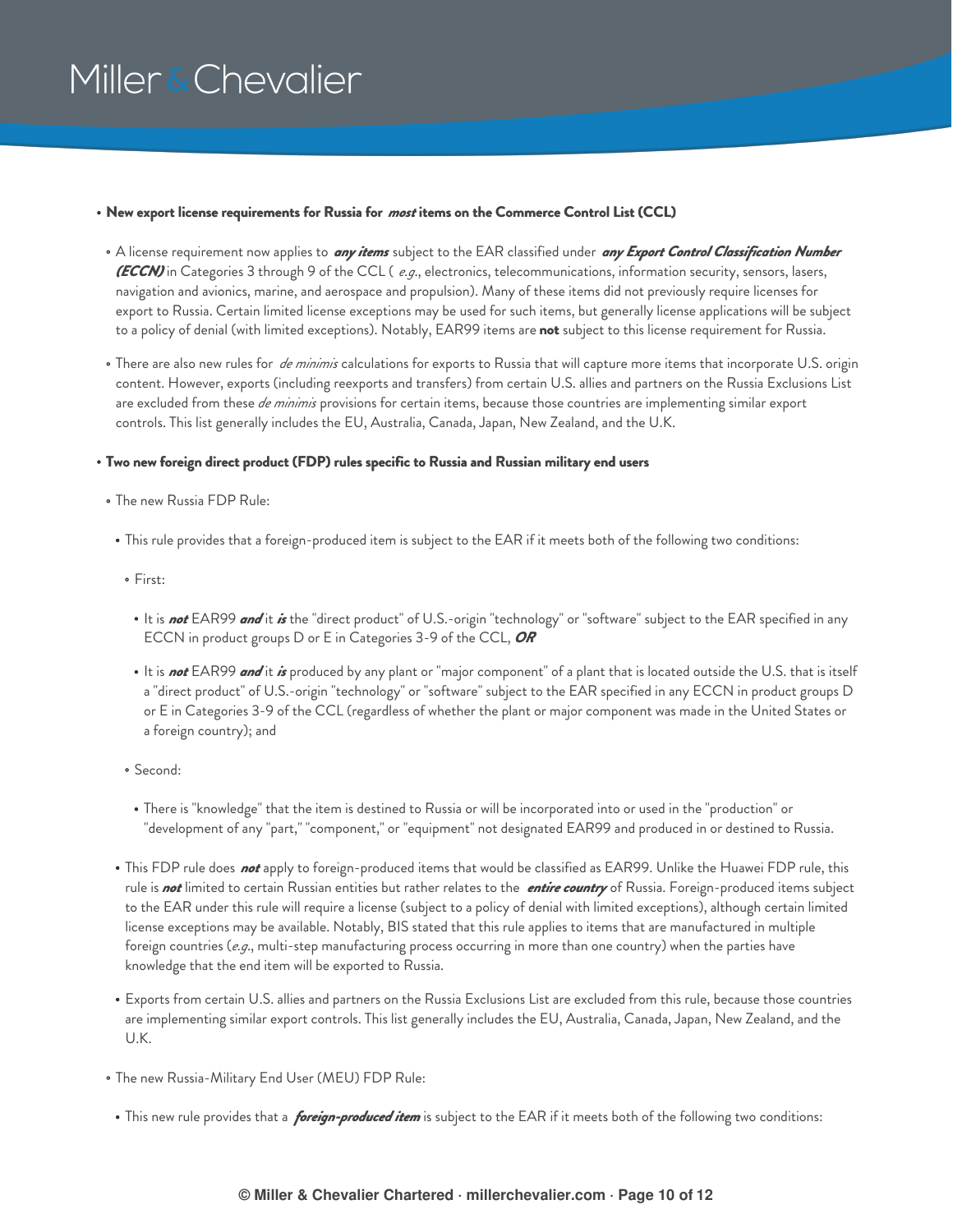- First:
- The item is a "direct product" of "technology" or "software" subject to the EAR and specified in any ECCN in product groups D and E *in any categories* of the CCL, *OR*
- The item is produced by any plant or "major component" of a plant located outside the United States where the plant or major component is itself a "direct product" of "technology" or "software" subject to the EAR and specified in any ECCN in product groups D and E *in any categories* of the CCL; and
- Second: there is "knowledge" that
- The item will be incorporated into, or used in the "production" or "development" of any "part", "component", or "equipment" produced, purchased, or ordered by any entity with a footnote 3 designation in the licensing requirement column of the Entity List, *OR*
- Any entity with a footnote 3 designation in the license requirement column of the Entity List is a party to any transaction involving the item (*e.g*., purchaser, intermediate consignee, end user, etc.)
- The Russia-MEU FDP rule is much broader than the new Russia FDP rule in that this rule applies to foreign-produced items *that are EAR99*. However, this rule is also narrower in that it *only applies* to exports involving *certain parties* on the Entity List designated with a footnote 3 (regardless of the role those parties have in the transaction, whether as intermediate consignee, purchaser, end user, etc.). Items under this rule require an export license (subject to policy of denial) and generally *no license exceptions are available*.
- Exports from certain U.S. allies and partners on the Russia Exclusions List are excluded from this rule because those countries are implementing similar export controls. This list generally includes the EU, Australia, Canada, Japan, New Zealand, and the U.K.

#### **A license review policy of denial for all exports covered under the new rules (with limited exceptions)**

#### **Restriction of the EAR license exceptions that may be used for Russia**

Only certain license exceptions are now available for Russia. In particular, ENC may still be used *unless* the export is for Russian government end users or state-owned enterprise (SOE). Also, the Commercial Communication Device (CCD) license exception, which was previously only available for Cuba, is now available for Russia.

### **Expanded scope of items subject to the Russia MEU rules to include** *all items subject to the EAR*

Previously the MEU restrictions with respect to Russia applied to a narrower subset of items identified in Supplement No. 2 to Part 744 of the EAR. Now all items under the EAR – including EAR99 items – are subject to the MEU rules for Russia. There are limited exceptions for (a) EAR99 food and medicine and (b) for items that are ECCN 5A992.c or 5D992.c unless destined for a Russian government end user or SOE. Note that Russian military end users will no longer be designated on the BIS MEU List, but rather will be on the Entity List with a footnote 3, which relates to the Russia-MEU FDP rule as well.

#### **Entity List Additions**

BIS moved 45 Russian entities from the MEU List to the Entity List, added two new Russian entities to the Entity List, and revised the entries for two Russian entities on the Entity List.

### . Comprehensive export, reexport, and transfer restrictions for DNR and LNR regions of Ukraine (Covered Regions of Ukraine)

**© Miller & Chevalier Chartered · millerchevalier.com · Page 11 of 12**